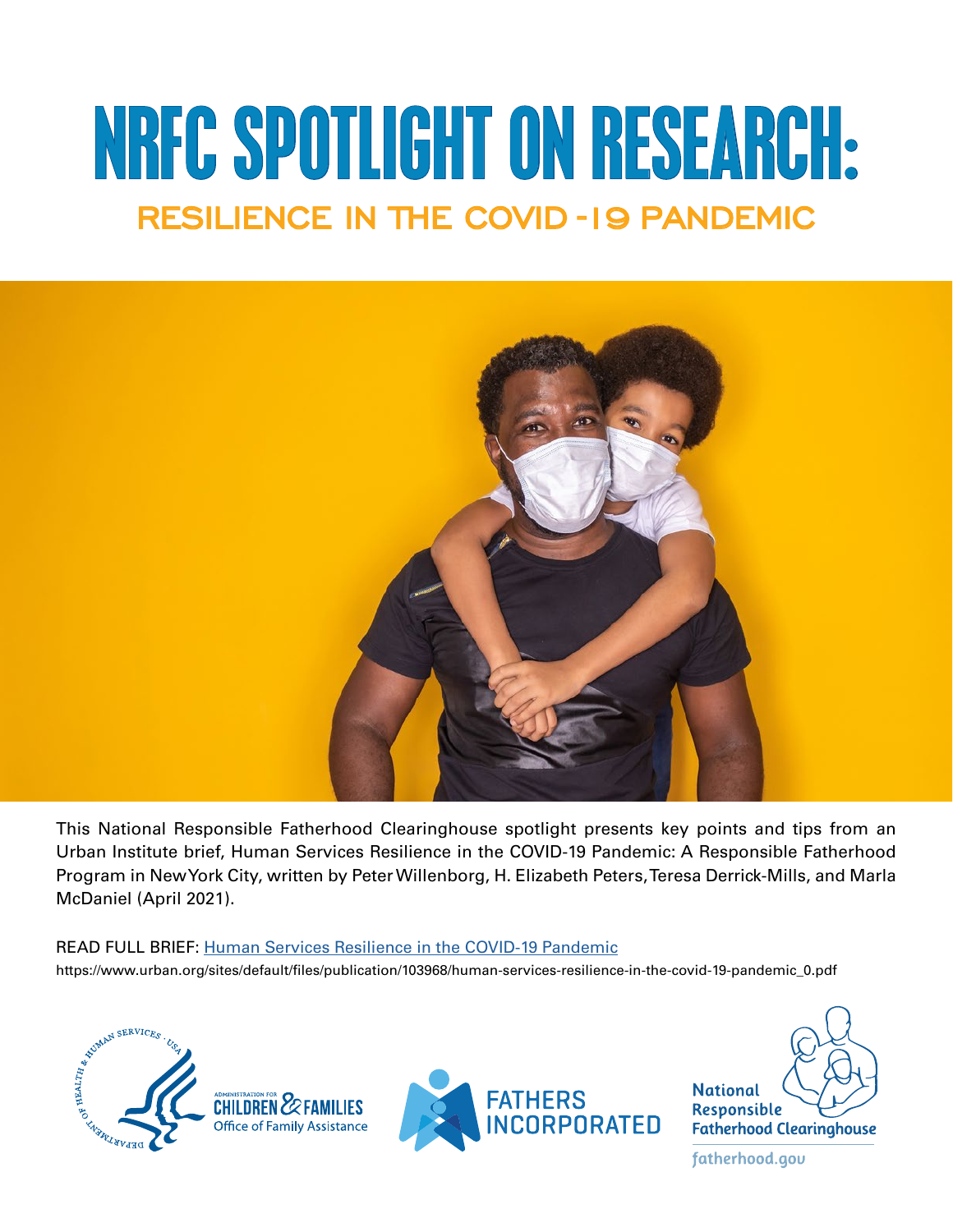### **OVERVIEW**

The brief describes lessons learned by the Strong Fathers, Stronger Families (SFSF)<sup>1</sup> program as staff and program participants adapted to address the challenges they faced during the COVID-19 pandemic.

*Research Note: The observations in the brief are based on a program that had lower enrollment during the pandemic than before the pandemic. It is important to consider program size when assessing how these lessons can be applied to a post-pandemic hybrid model.* 

## **GENERAL LESSONS LEARNED**

- **•** Before COVID-19, each staff member had their own job function (e.g., recruiter, data specialist, job developer, case manager) and did not regularly cross over into other job specialty areas. The need to operate more fuidly created the need for staff to learn how to fulfll certain responsibilities within each other's jobs.
- **•** Service delivery strategies may need to be altered in a future crisis. Thus, programs should consider how certain jobs could change in a virtual environment and ensure that staff receive cross-training to perform other functions before the need arises.
- **•** To ensure smooth delivery of virtual services, programs should:
	- **•** Use data systems that allow employees to enter data remotely and securely.
	- **•** Provide staff with the training and equipment necessary to work remotely.
	- **•** Develop strategies to help staff cope with the less defined boundaries of home and work that online work creates.

## **ADAPTING TO VIRTUAL RECRUITMENT AND ENROLLMENT**

- **•** Before COVID-19, the SFSF program relied heavily on in-person recruitment.
- **•** Recruitment was paused during the early stages of the pandemic.
- **•** By May 2020, SFSF had digitized their intake forms and implemented a virtual enrollment process that required new participants to enter a passcode. The passcode was sent to participants via a combination of phone calls and texts or emails to ensure adequate security.
- **•** Later in the summer, the program was able to hold some socially distanced in-person recruiting events, and some staff were able to recruit through word-of-mouth in their local communities.
- **•** After the local stay-at-home order was lifted, program participants had three options for completing their enrollment: over the phone, online, or in-person.

<sup>19</sup> SFSF, a responsible fatherhood initiative in New York City, was operated from 2012 to September 2020 by Seedco and two subcontracted communitybased organizations, STRIVE and BronxWorks, with grant funding from the U.S. Department of Health and Human Services, Administration for Children and Families, Office of Family Assistance (OFA).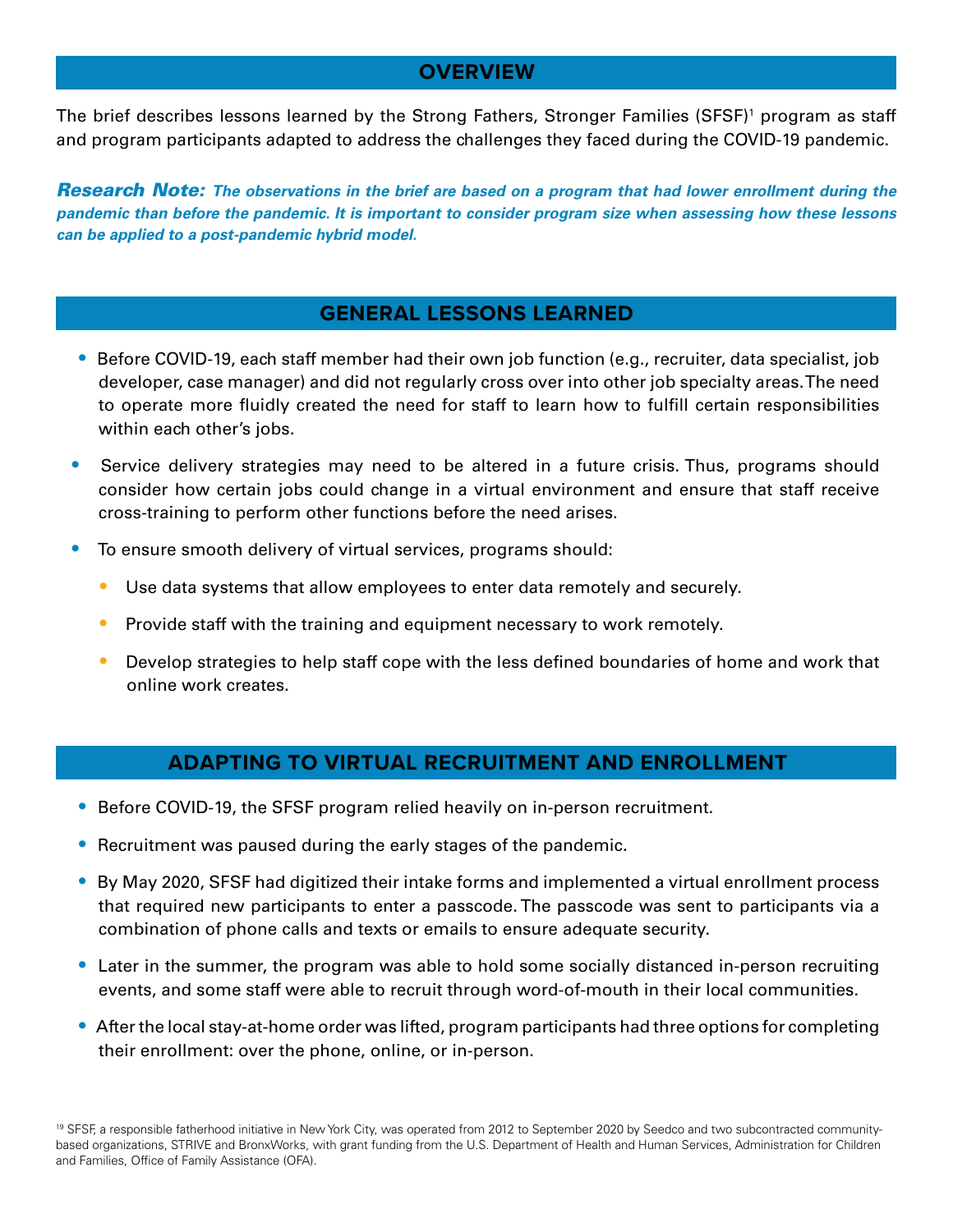#### **Enrollment Numbers**

- **•** Enrollment was low during the frst few months of the pandemic. Staff attributed this to various reasons:
	- **•** The program had to wait for guidance from the funder (OFA) on implementation of virtual services.
	- **•** Lack of access to childcare was a barrier to participation for some fathers.
	- **•** Fathers had general health concerns related to COVID-19.
	- **Increases in unemployment benefits during the pandemic may have reduced some fathers'** motivation to participate.

#### **Recruitment: Lessons Learned**

- **•** Maintaining relationships with partner organizations and individuals in the community can help programs cope with sudden changes in recruitment opportunities.
- **•** Fathers who have increased childcare responsibilities during a pandemic or other emergency may be too busy to respond to outreach from a program. However, they may be more receptive to word-of-mouth and referrals from friends and family.
- **•** To help fathers in need of support services directly related to the pandemic, it may be helpful to reach out to organizations that provide those services. This could ensure a smooth referral process for support services, make sure the organizations are aware of the services provided by the fatherhood program, and encourage them to spread the word among their participant populations.

## **Enrollment and Data Documentation: Lessons Learned**

- Ensuring confidentiality is a critical part of enrollment.
	- **•** The initial strategy of asking participants for confdential information over the phone did not work well, because it required a lengthy process to ensure data security.
	- **•** Allowing participants to complete enrollment surveys through online links (with separate unique identifers to maintain confdentiality) worked far better.
- **•** Exploring a hybrid approach, where fathers complete their applications and surveys in a mix of virtual and in-person formats, would provide fexibility to use the most effective approach for a given situation.